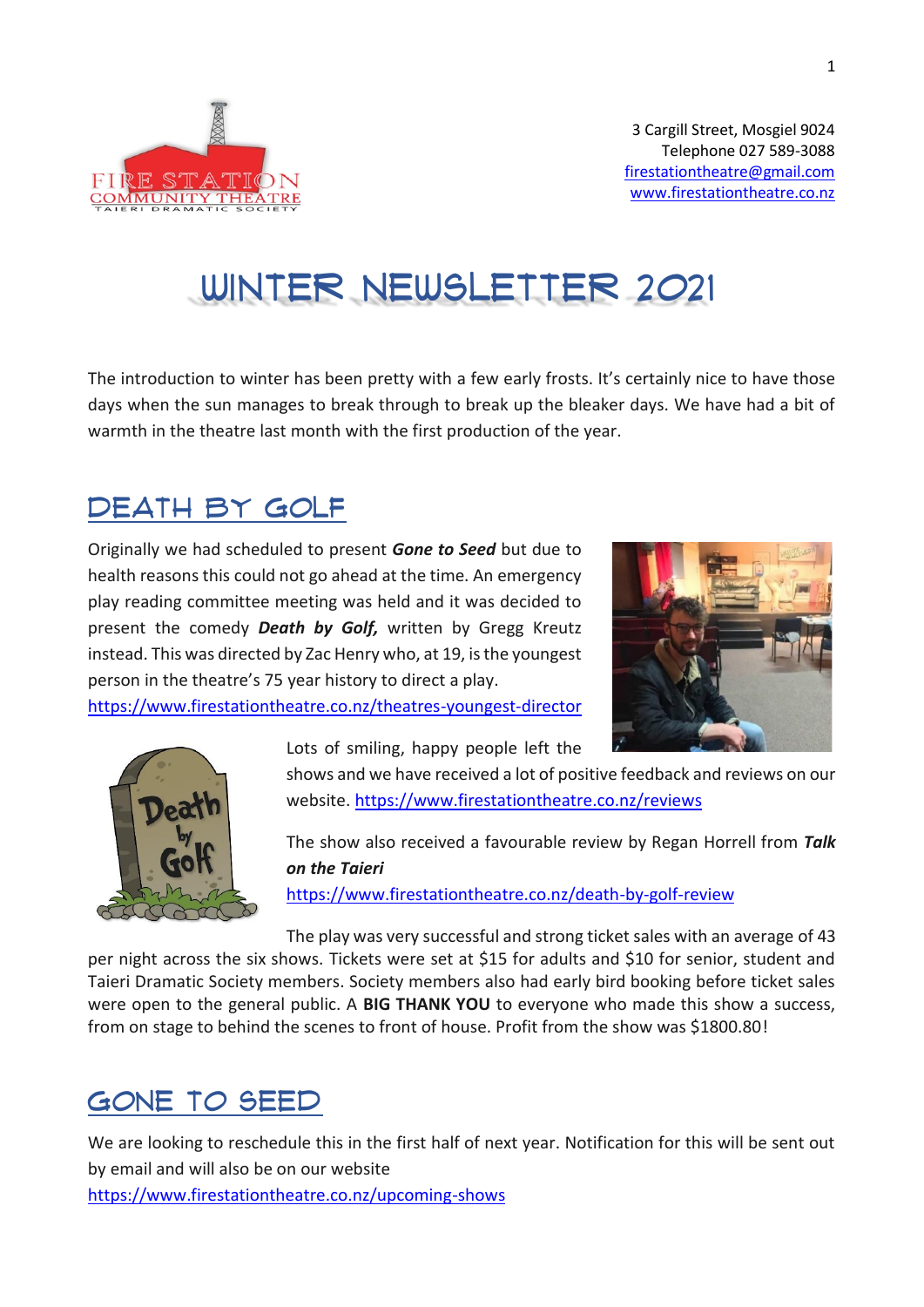## **DATABASE**

Our upcoming show database has continued to grow. This has played a significant part in strong ticket sales as soon as bookings opened for our Christmas show last year. We have been working on increasing the database for general shows as well. Notification goes out when a show has been scheduled, once we have a date when bookings will open and then when they have opened. If you know anyone who would like to join the database there is a link to the form on this page <https://www.firestationtheatre.co.nz/upcoming-shows>



We have also started a database for auditions<https://www.firestationtheatre.co.nz/auditions>

#### Upcoming Shows

Improsaurus – The Improsaurus Troup are going to perform again at our theatre in August Play reading – Options are being considered for a play reading in September Christmas production – Play reading committee are in the process of selecting a Christmas play Gone to Seed – First half of next year, dates to be confirmed

## International Science Festival

The Taieri Dramatic Society will be performing a devised piece on the 4th floor of the Dunedin Public Library from 3:30pm-4pm on Sunday, 11th July. There is no cost to attend this.

We will then be holding workshops at the Fire Station Theatre on the 12th, 14th and 16th July from 2pm-5pm. The purpose of these is to encourage participants (aged 8-16 years) to use the stage to communicate scientific ideas or discoveries, and to explore the lives of scientists through the ages. There will be a \$5 admission for the workshops to cover refreshments. Bookings are required through this link<https://scifest.org.nz/programme/science-drama>



#### Roof

There are some issues with the roof of the theatre. Work is currently underway to assess what needs to be done and acquire quotes so we can apply for funding.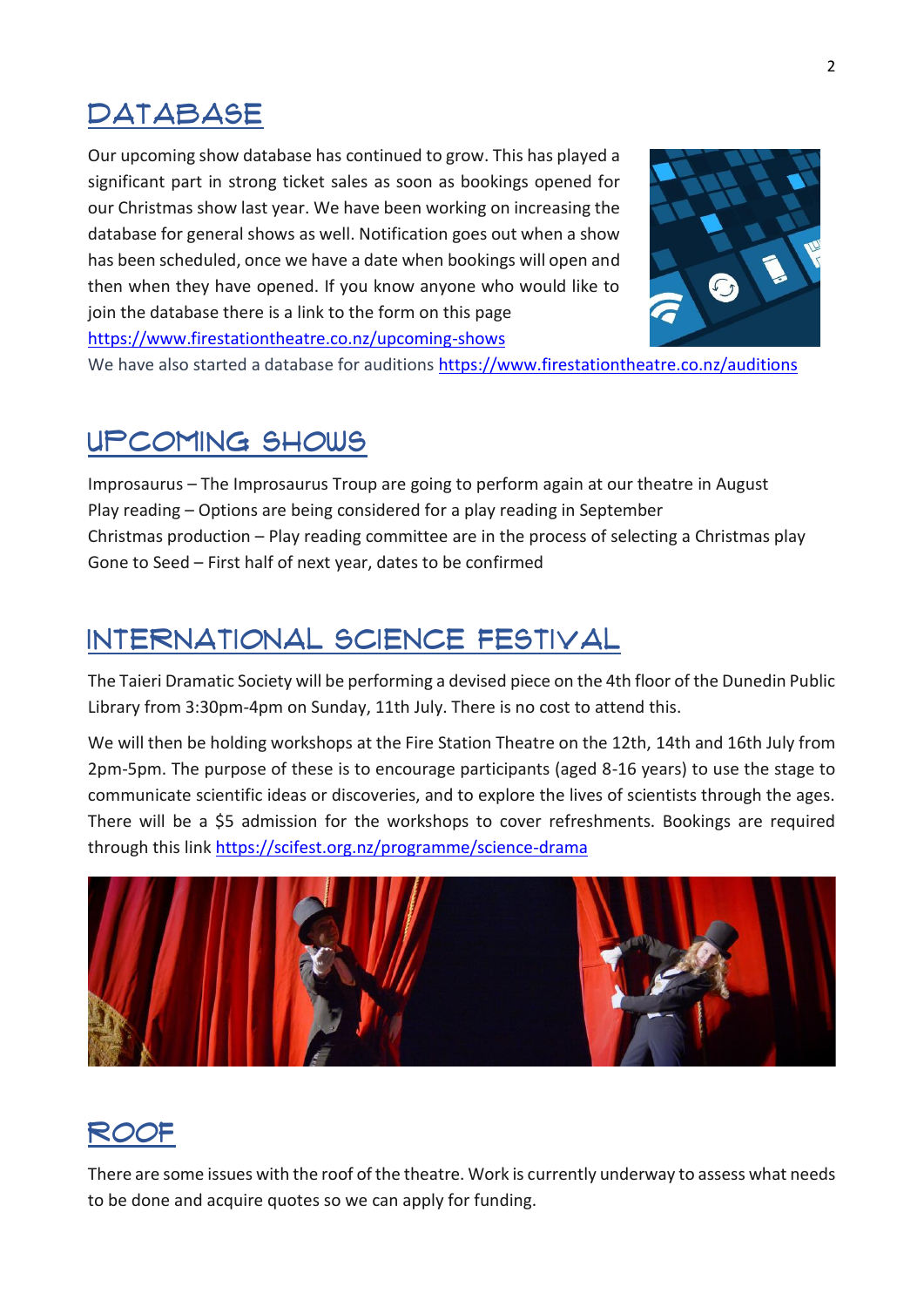## SMOKEFREE Rockquest

The heats were held on 22 May at Taieri College in the Performing Arts Centre. Congratulations to the four members of our theatre who are in two of bands selected to go through to the regional finals.

**Spontaneous Combustion** - Jasmine Rixon **<https://www.facebook.com/1227042990787146/videos/411496676490397>**

**Ticketz** – Cody Masters, Emily Russell and Kailey Marshall

Congratulations also to Keira Wallace was placed 2nd in Solo Duo section winning a \$100 prize. **<https://www.facebook.com/1227042990787146/videos/800986383884497>**

The regional finals were held on 25 June at the Mayfair Theatre. Congratulations to **Spontaneous Combustion** (Jasmine Rixon) who won the Best Lyric Award



## Debut Single Release



On 11 June, one of our members, Keira Wallace, released her debut single *Lying in the Grass*, the first of three planned for this year.

She is passionate about songwriting and performing and has won several awards, the latest being Fringe Festival People's Choice Award for Best Public Performance.

Keira featured in an article on Talk on the Taieri which also includes links to her music on YouTube and social media.

**<https://www.facebook.com/talkonthetaieri/posts/3979445665477839>**

# Writer's Room

Writer's room has disbanded in the meantime due to change in commitments. If you, or anyone you know, would be interested in being part of this group send us an email to [firestationtheatre@gmail.com](mailto:firestationtheatre@gmail.com) There is no age restriction and anyone with a passion for writing is welcome. The aim of the group is to work either individually or in groups to create a sketch, a one act play, full length play or film script etc.